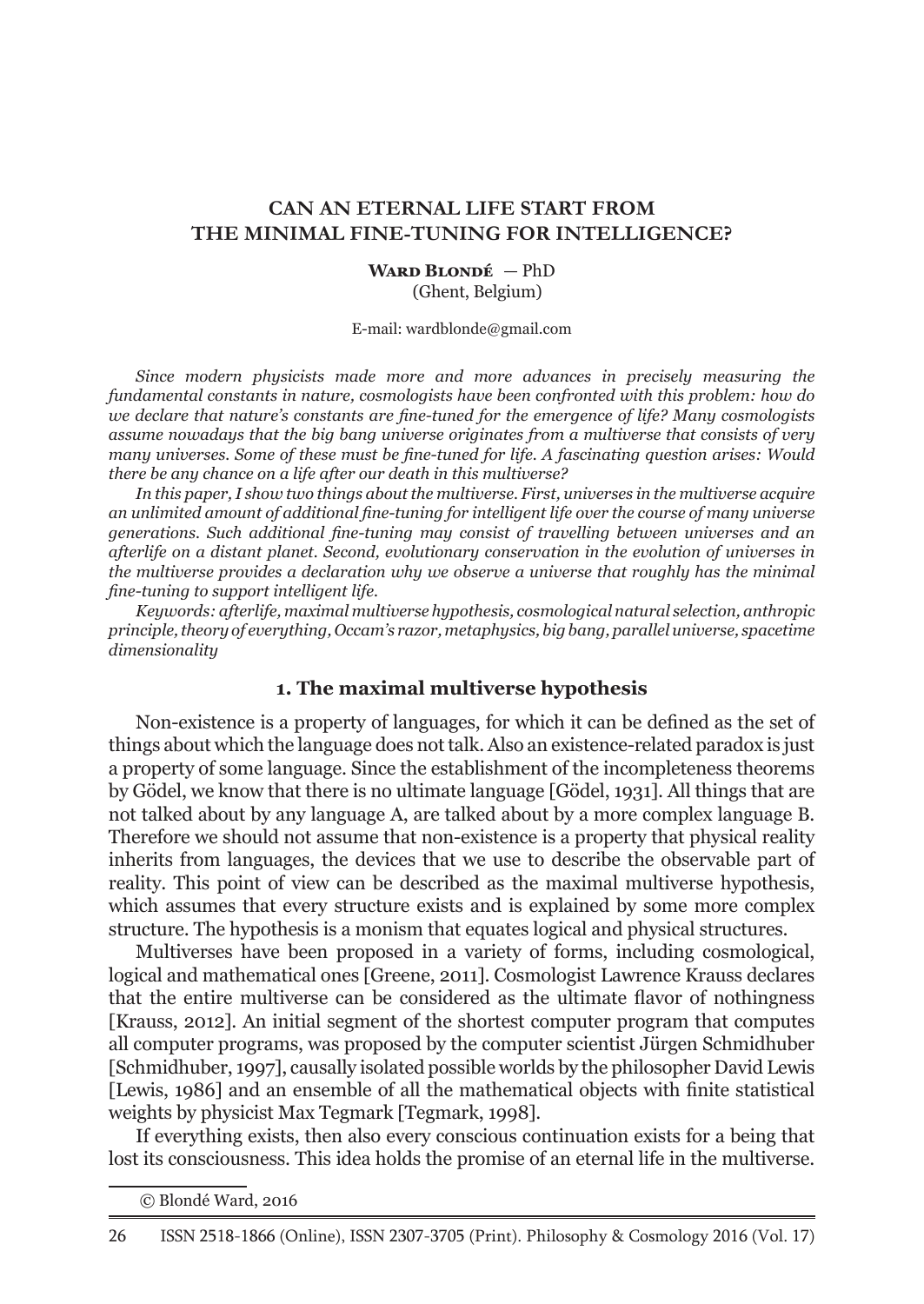But how can it be reconciled with the rigid physics that we observe, which appears rather hostile to life? An explanation for this paradox will be proposed in this paper.

It has to be acknowledged that the content of this paper will appear as very speculative to most scientists. In fact it is possible to distinguish three layers of speculative hypotheses. The first layer is the maximal multiverse hypothesis, from which an eternal life follows directly. This hypothesis is a purely logical matter that is related to the contradiction in 'There are things that do not exist' or 'Things exist, which do not exist'. I will defend the maximal multiverse hypothesis further in Sections 2 and 3. The second layer deals with the minimal assumptions that have to be made to give a view on how the transition to an afterlife might possibly happen in practice. Universe DNA, uterus conditions and 4D life are some examples of phenomena that are hypothesized in this layer. Their existence can be derived from the first layer, the maximal multiverse hypothesis, but it is much harder to prove their importance with respect to other unobservable phenomena. The third layer is beyond the scope of this paper. This layer is about the infinitely many additional fine-tunings in the maximal multiverse. Only infinitely many 'implausible' hypotheses, which seem to work absolutely against Occam's razor, can declare how the maximal multiverse reshapes itself until only one consciousness is selected as the most powerful in reproducing itself. An example of a hypothesis in the third layer is the skipping of a Darwinistic evolution by higher-dimensional life for speeding up the creation of an intelligent civilization. In order to retain some credibility, the third layer will be dealt with only minimally.

All in all, the assumptions have a remarkable explanatory power. Not only do they declare why there is something at all, or why there is sufficient fine-tuning for intelligence. They also declare why we observe exactly as much fine-tuning as we do today, and why we cannot observe an afterlife, uterus conditions and 4D life yet.

# **2. Other multiverse hypotheses**

The proposals of Schmidhuber, Lewis and Tegmark are not, or not entirely, compatible with the maximal multiverse hypothesis. Though let us begin with considering the minimal multiverse hypothesis, which is assumed by many physicists through a misunderstood interpretation of Occam's razor [Forrest, 1982]. The minimal multiverse is large enough to declare our observation that the laws of physics are finetuned to support intelligent life through an observation selection bias [Bradley, 2009]. On the other hand it uses Occam's razor to shave away as many universes as possible. Occam's razor requires indeed the minimization of ontological things; however, it has two radically opposite interpretations. The ambiguity has been described as elegance versus parsimony, or qualitative versus quantitative parsimony [Cutcliffe and Harder, 2009]. (Quantitative) parsimony can be interpreted as the minimization of things that exist. Elegance and qualitative parsimony minimize the number of things that are needed to describe the universe, or the number of types of things that exist.

The maximal multiverse has only one type of thing, since it equates logical and physical things. Its description requires zero things, since it suffices to describe the things that do not exist. Therefore the maximal multiverse hypothesis is maximally elegant. Using quantitative parsimony instead, we derive the useless idea that planets in other galaxies do not exist and are at best replaced by a single cosmological value. Whereas the dual nature of Occam's razor may be useful to construct the debatable concept 'observability', only the qualitative parsimony, or elegance, is useful with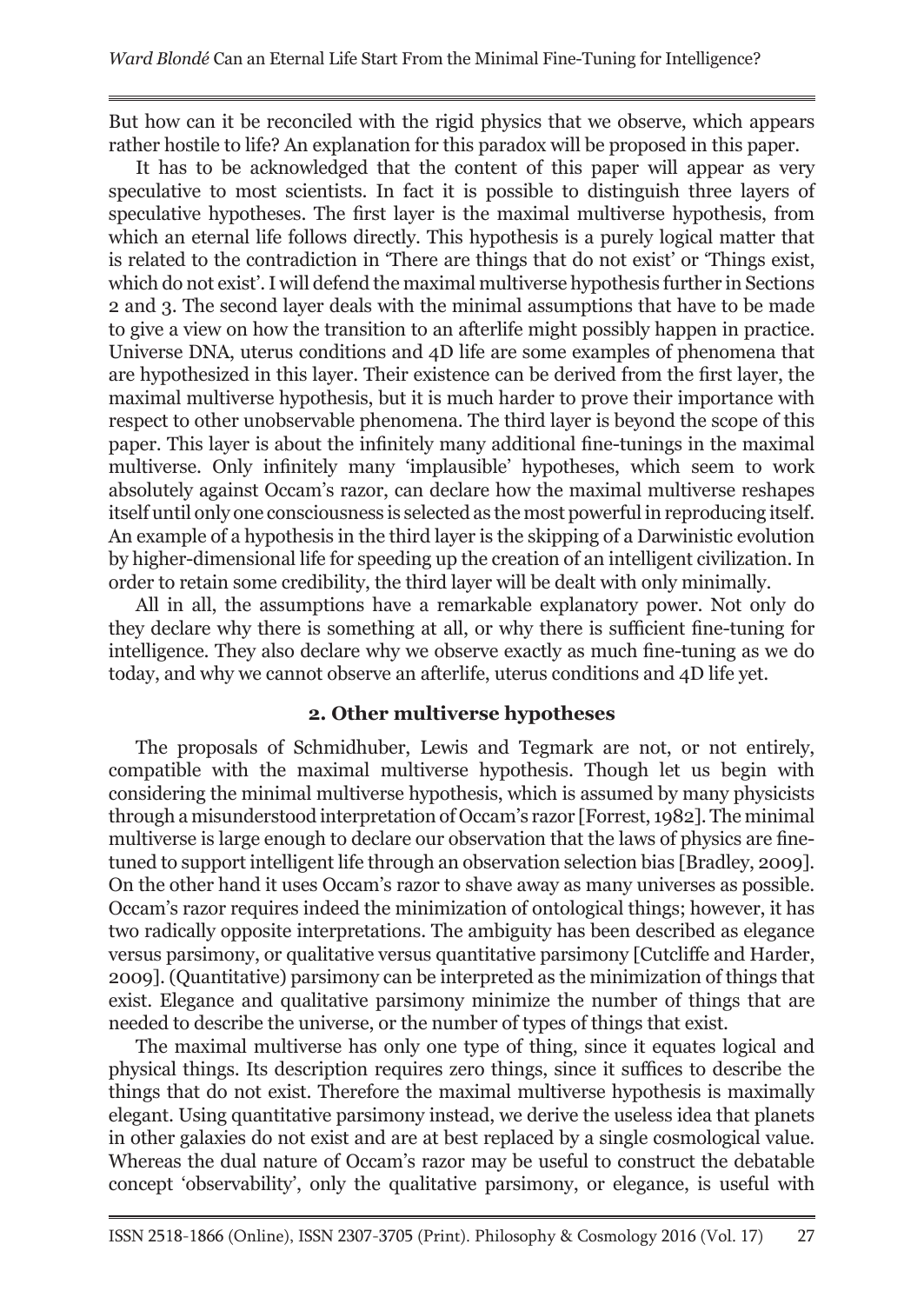regard to existence. Therefore Occam's razor favors maximal existence by shaving away all the descriptional elements, like ad-hoc laws and parameters. Instead of requiring an inexplicable creation from nothing, things simply exist, just like natural numbers simply exist.

A second multiverse model was proposed by Schmidhuber. He claims that the observable universe is an initial section of the computation of the shortest computer program that computes all computer programs. We would be part of the first initial section that is compatible with our existence. However, the shortest computer program that computes all computer programs, computes infinitely many initial sections that are compatible with our existence. Why would it have to be the first? A further argument could be proposed that it has to be the first because the computation runs in a world with resource limitations. But this implies that we are in fact computed by an initial section that computes the world with the resource limitations. This initial section is also compatible with our existence, but it is not the first with this property. A second problem is that there seem to be many worlds that are compatible with our existence, but that would be computed on a shorter initial section. Why does the surface of Mars have such a great resolution? The computer program that makes a check for the presence of life on a planet can compute us faster than the computation of the observable universe. This results in intelligent life that appears in an earlier initial section of the computation of the shortest computer program that computes all computer programs.

A logical argument by Lewis appears to be very similar to the maximal multiverse hypothesis: every possible world exists and the observable world is just the actual world. However, Lewis added to this hypothesis that the possible worlds are causally isolated. Consider any two causally isolated worlds A and B. If every possible world exists, then there exists a third world C that multiplies both A and B many times within a system that takes all the properties of A and B into account. This means that A and B have a bidirectional causal influence on each other. The existence of all the causally isolated possible worlds is therefore paradoxical. The observable world must be the causal output of all the possible worlds.

Tegmark proposed the Mathematical Universe Hypothesis (MUH): the universe (or multiverse) is the ensemble of all the possible mathematical objects. This ensemble has zero free parameters and is therefore — so far Tegmark agrees with me — favored by Occam's razor. With regard to the number of times the mathematical objects appear, they are all given an a priori equal statistical weight. Tegmark realizes that these a priori weights must be turned into unequal probabilities that sum up to 1, by taking a relation like 'is computed by' into account. For these computations he takes the Turing machine as standard in his Computable Universe Hypothesis (CUH). A Turing machine is a computer with infinite memory capacity, but which cannot, unlike a hypercomputer, complete an infinite number of steps in a finite time. This seems to put a limit on the complexity of the universe. Moreover, it does not become clear how probabilities can be assigned without making arbitrary choices. Uncertain probabilities, which are neither zero nor one, will disappear in the process of taking an always longer chain of computations in computations into account. The final result of this process is an outcome that is itself not Turing-computable (see Table 1) [Blondé, 2015].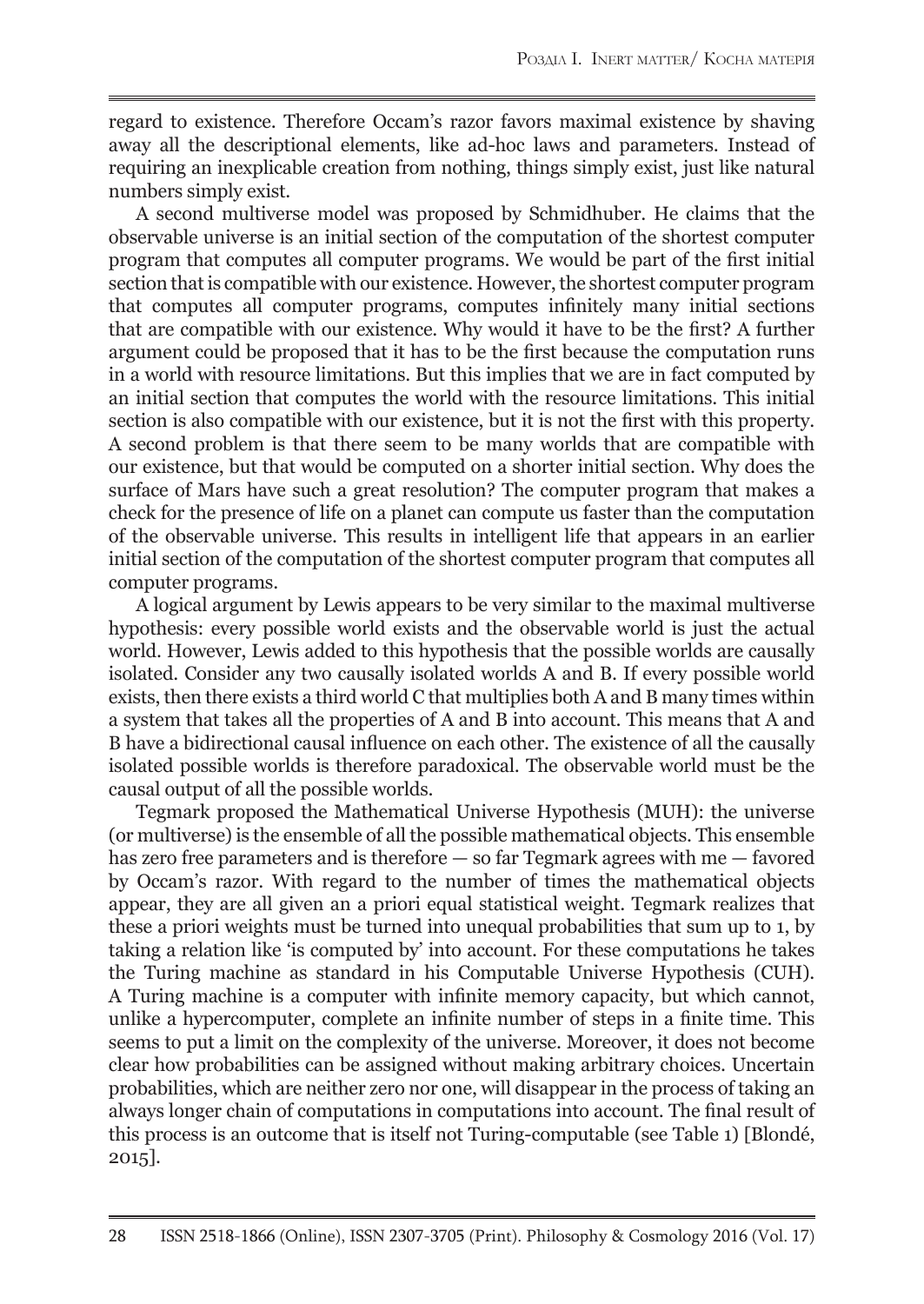

**Table 1:** The probability distribution of mathematical objects becomes infinitely sharp, favoring an infinitely complex world, once we consider the idea that they can be computed by programs, computed by programs that compute programs, and so on ad infinitum. Graph a) shows the a priori weights. Graph b) penalizes more complex computations through an exponentially or hyperexponentially decreasing function *f*. Graph c) shows that for every decreasing function *f*, there exist infinitely many computable functions that increase faster. Self-reproducing complexity can use these in their multiplication factors. Graph d) shows the infinitely sharp probability distribution at infinity. Penalizing complexity and obtaining uncertain probabilities have failed.

## **3. Required background theories**

Adopting the maximal multiverse hypothesis implies that every universe that can be denoted in a language, described by a theory, or computed by a computer  $-$  a normal computer, a Turing machine, or a hypercomputer — can only be a little part of everything that exists. Such universes are therefore descriptionally finite and are reproduced infinitely many times within the maximal multiverse, competing with all other descriptionally finite things. The maximal multiverse cannot be computed or described through finite means and is infinitely complex.

A multiverse compatible with the maximal multiverse hypothesis consists of all the multisets with infinite multiplicities, for which theorems can be proven through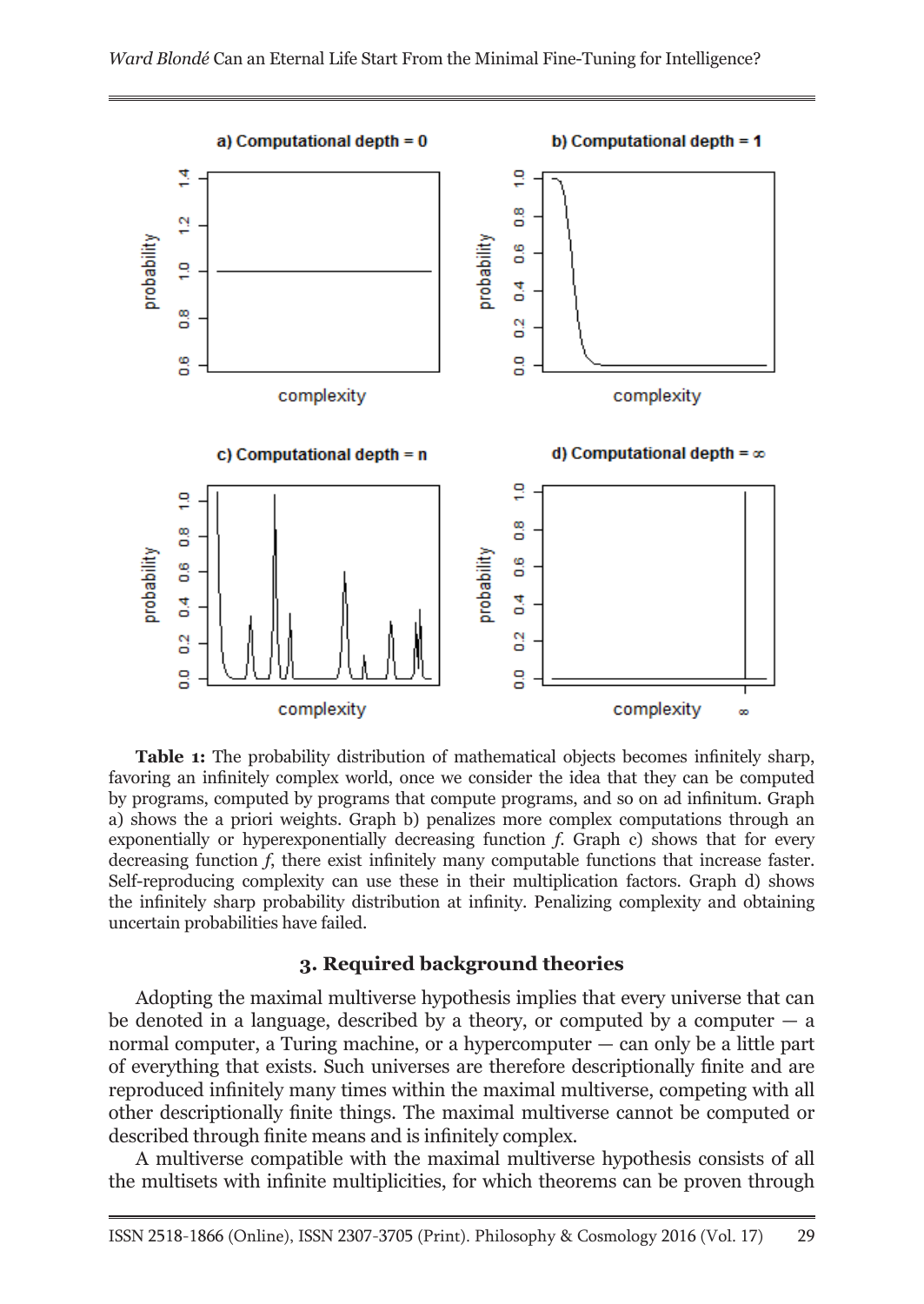transfinite induction [Blondé, 2015]. The multiplicity of a thing indicates how many times it occurs in the maximal multiverse. The distribution of multiplicities must be such that it remains invariant after any arbitrary number of self-reproductions of things (or universes) in the maximal multiverse. Otherwise we can identify a thing that is not part of the maximal multiverse. For every set S of things, it follows that the thing H with the highest multiplicity occurs at least infinitely many times more often than all the other things in S together. In this way, we arrive at the infinitely sharp probability distribution in Table 1 d). Within the whole maximal multiverse, H must be your consciousness. Somewhat perplexing, your consciousness is the definite and unique outcome of the most complex of all hypercomputations.

Given that self-reproducing universes exist, we can infer that the laws of Darwinistic evolution determine the multiplicities of universes in the multiverse [Darwin, 1859]. Since there is no limit on the number of times that a universe can reproduce, nonreproducing universes are outnumbered with factor infinity. For this reason we must assume that our big bang universe can reproduce itself, including its particles, its fundamental constants and its laws of physics. This idea, called cosmological natural selection, was first proposed by cosmologist Lee Smolin, who believes that black holes cause new big bangs [Smolin, 1997]. Smolin's reproducing universes have been called 'fecund universes'.

The theory of cosmological natural selection has been elaborated into cosmological artificial selection by a number of authors [Harrison, 1995; Crane, 2010; Vidal, 2010; Stewart, 2010; Vaas, 2012]. Whereas Crane suggests that new universes may be an accidental by-product of certain engineering actions, Harrison, Vidal, Stewart and Vaas believe in an intentional reproduction by intelligent, technologically advanced life. Cosmological selection, natural or artificial, provides us with the prospect of a collective afterlife in a child-universe, where similar civilizations as our own will prosper.

The maximal multiverse hypothesis can amend cosmological selection proposals by assuming the existence of unknown 'uterus' conditions, outside the known spacetime (see Figure 1). These uterus conditions reckon with resource limitations in the dimensionally larger world in which our spacetime is located. For comparison, if every egg cell would be fertilized and grow, there would be too many children to raise for the parents. If our spacetime ever started reproducing via black holes, or in any other way, then some primordial uterus conditions must have preexisted in this dimensionally larger universe (see Figure 2). These primordial uterus conditions have their parallel in the prebiotic soup of molecules in which life on Earth may have originated [Bada, 2004].

Given that universes are the result of evolution, we will need to understand what it means that the core mechanisms to organize and reproduce our big bang universe are evolutionarily conserved [Hughes et al., 2012]. Core biological entities, like RNA molecules, and early developing entities, like fertilized egg cells, operate in conditions that are similar to evolutionarily early conditions, like fluid water rich in biomolecules. Similarly, core actors, like the scientists that might one day recreate our big bang universe, and early developing actors, which might be us today, would find themselves operating in the earliest physics that enabled intelligence-assisted reproduction of universes. This point will be developed meticulously in this paper.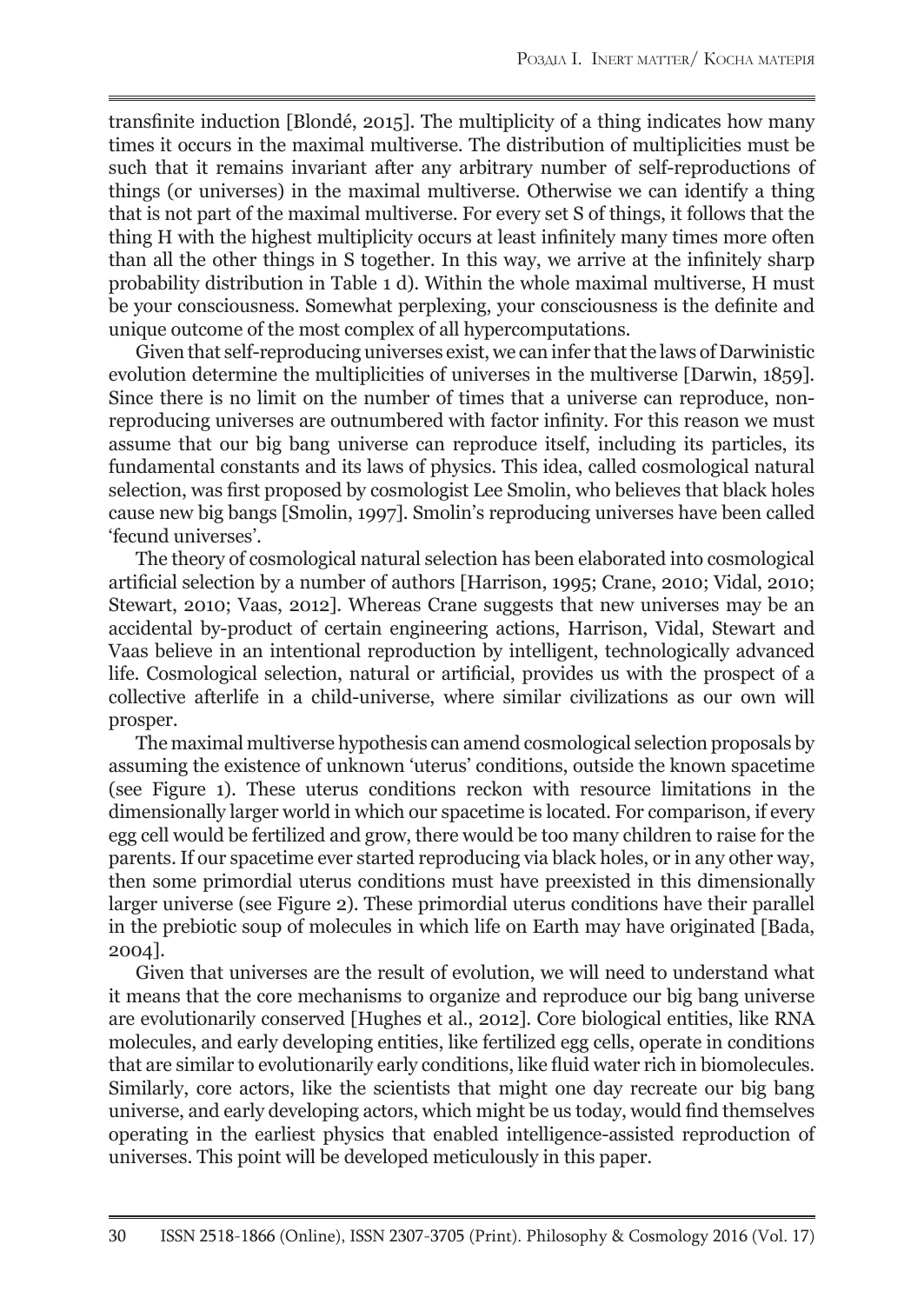

**Figure 1:** The formation of a new big bang. In the center of a black hole, an elementary volume of space can be brought in uterus conditions that enable a big bang with similar properties as the parent universe. This draws a parallel with biological egg cells, which also start to grow exponentially when they are fertilized. One spatial dimension was taken away for visualization.

Apart from a collective afterlife in a child-universe, this paper also provides scientific arguments for a personal afterlife. This has been proposed by others as well. One proposal is the simulation argument of Nick Bostrom [Bostrom, 2003], who argues that we might very well be computer simulations that are run by technologically more advanced human beings. If such human beings can simulate our lives so precisely, then they must also be able to run an afterlife. Bostrom proposes a finite stack of simulations in simulations, but offers no declaration for the highest world in the stack. This world would not be simulated by any higher world.

Concluding this section about required background theories, we can say that modern physicists typically assume that the universe is essentially hostile to life. Some authors have shown escape routes, leading to the possibility of a collective or even a personal afterlife. The theory presented in this paper explains why the universe appears to be hostile to life, without really being so. The key to the answer lays in an infinite version of what is known in biology as evolutionary conservation.

# **4. Fine-tuning in the maximal multiverse**

I will investigate the fine-tuning for intelligence (or a high complexity) of universes in relation to their number of spatial dimensions. Some geometrical terms will be defined here for this purpose. Universes are n-dimensional (hyper)spaces in which subuniverses and configured entities can be located. Configured entities consist of many entities in a specific geometrical position. Examples of configured entities are molecules and organisms. Two complexity-related terms have opposite relations to the number of spatial dimensions: findability — the speed with which a certain type of interaction partner can be found — and configurability — the number of possible bonds between entities, like chemical bonds. Complexity emerges fast and easily in regions where both findability and configurability are high. On the other hand, configurability increases with more spatial dimensions, while findability decreases. With these definitions, we can introduce five assumptions about fine-tuning for complexity in universes in the maximal multiverse. The scientific field from which they are derived, is given between brackets:

– **Indefinite parthood (logic)**: A universe can itself be considered as a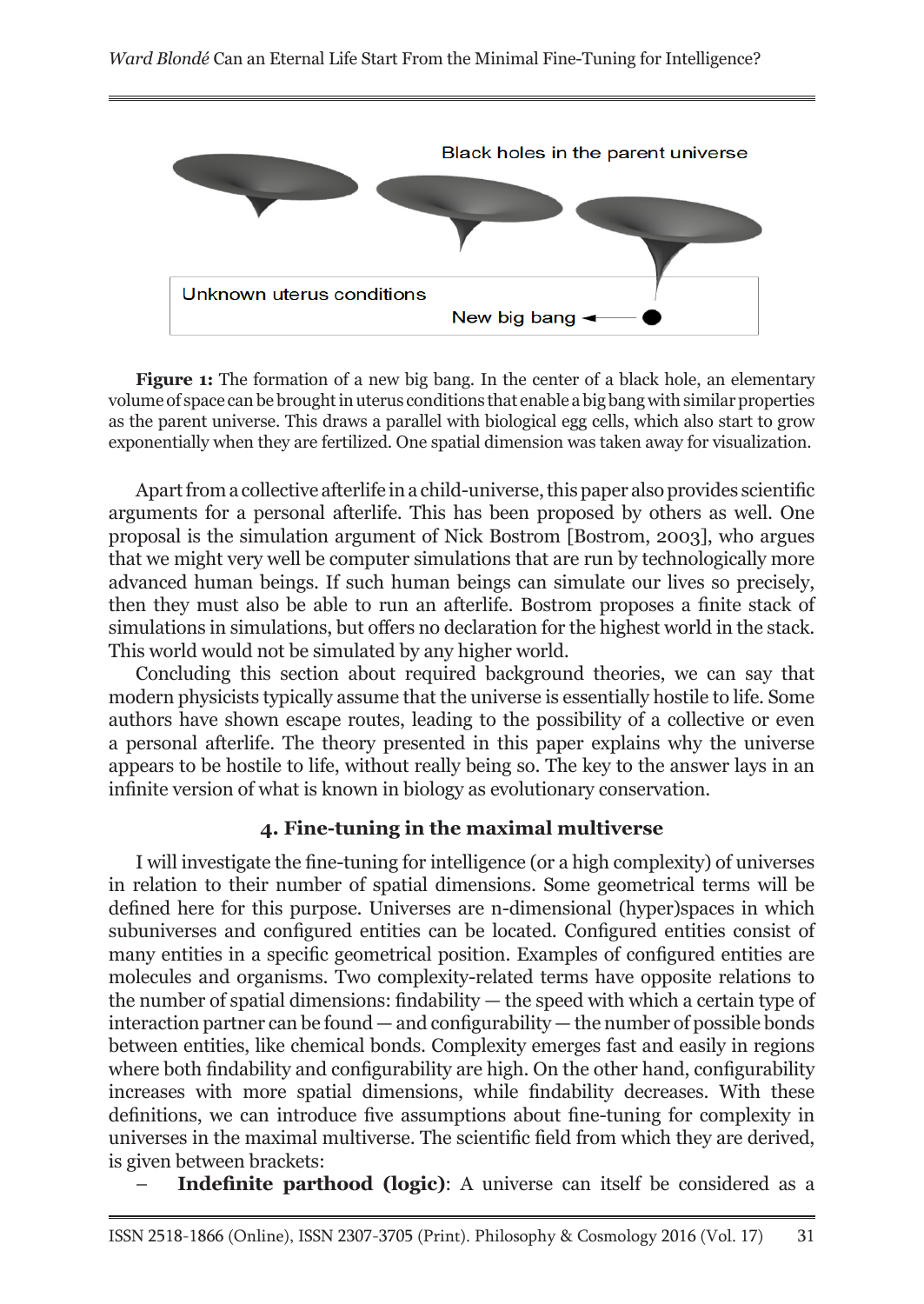form of complexity. Therefore the emergence of a fine-tuned universe A has to be the result of fine-tuning that is present in a universe B that has more spatial dimensions and that has A as part. In logical terms: for every logical entity, there exist infinitely many (hyper)computers that compute the logical entity. The maximal multiverse is fine-tuned for the emergence of all possible complexity in all possible universes. A graphical representation of universes related through an indefinite parthood can be found in Figure 2.

– **Fastest dimensionality (geometry)**: Given the opposite relations of findability and configurability with the number of spatial dimensions, it is assumed that 3 spatial dimensions are most optimal for the fastest development of fine-tuning for intelligent life [Tegmark, 1997]. Higher dimensions are slower and slower, because configured entities require more and more steps to form and need more and more time to find their interaction partners.

– **Fecundity (biology)**: Only universes that are fine-tuned to reproduce themselves will survive through cosmological natural selection. Therefore universes need to have universe DNA in some form, which encodes their laws of physics, which can be copied to the next generation and which can modify over many generations. The quantum mechanical structure of the spacetime of our big bang universe might be considered as a part of such universe DNA. Other parts must be unobservable for us.

– **Resource limitations (biology)**: The reproduction of a universe A within a universe B is hampered by resource limitations within B.

– **Degeneration (biology)**: Complexity that is not used, directly nor indirectly, to enhance the fecundity of its universe, will disappear through random mutations of its universe DNA.



**Figure 2**: A possible visualization of the maximal multiverse as a fractal that has no beginning in time, will never end, and has infinitely many spatial dimensions.

The optimal speed for creating intelligence in three spatial dimensions is an assumption for which it is very difficult to compute the plausibility. Therefore, it is also derived from the observation that we live in a 3D universe. Let us analyze what this assumption means. Consider a reference universe with n spatial dimensions, with n > 3. Assume that this reference universe is fine-tuned for life, so that the laws of physics vary from region to region and so that all sorts of subuniverses and configurable entities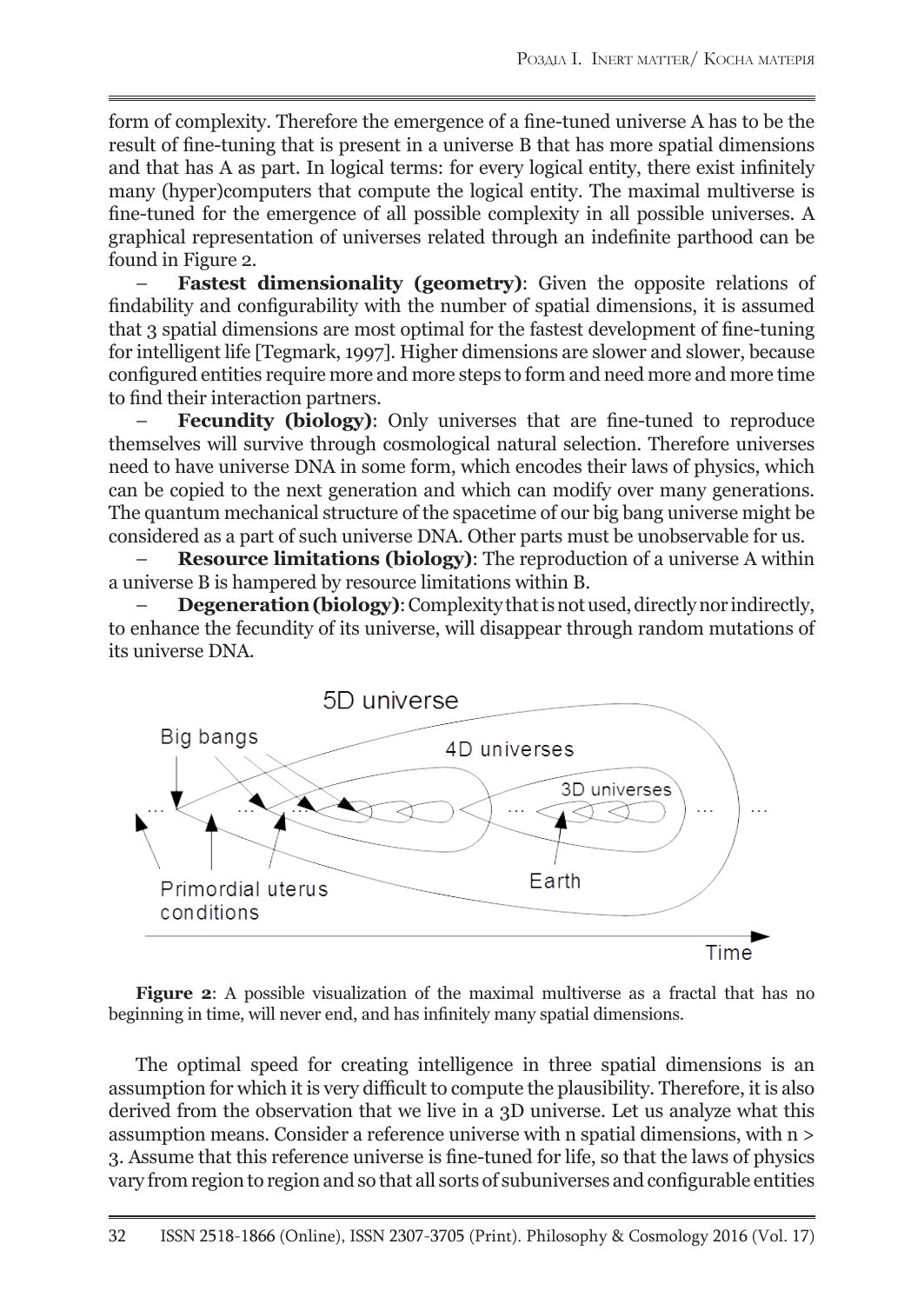emerge within this reference universe. The optimality of 3 spatial dimensions implies that the first self-reproducing, intelligent entities will appear inside subuniverses with 3 spatial dimensions.

The creation of intelligent 3D entities requires a number of random, evolutionary steps. First of all, a 3D universe has to form within the reference universe. According to the model in Figure 2, this might happen via the formation of dimensionally intermediate universes. The first self-reproducing entities within a 3D universe will probably be specific pools of molecules, like primitive carbon molecules [Robertson and Joyce, 2012]. But before that, gravity and 0D elements like stars had to form to increase the density  $-$  and hence the findability  $-$  of the most basic components of these molecules. 2D entities had to emerge, like cell membranes that prevent the pool from disintegrating and planetary surfaces that increase the density of the molecular clouds formed by stars. Some more random fine-tuning was necessary to create stable 1D entities like RNA and DNA, which contain information with which the optimal composition of the pool of carbon molecules can be regulated. In this situation intelligent, technological life can emerge that can accidently increase the fecundity of its 3D universe through its actions.

What these actions would be and how they would harvest resources in the reference universe more efficiently, is yet unknown. We might think of the creation of a particle accelerator or the manipulation of the environment of a black hole, or even both together. It can be any action that has a beneficial effect on the primordial uterus conditions in the reference universe. Even a mere signal, unobservable for the 3D life, that starts a chain reaction of equally unobservable events, can be enough. Whatever they are, it follows from the assumptions of resource limitations and degeneration that they are very rare and that we exist for the purpose of fulfilling them efficiently. This is where cosmological natural selection gradually starts to turn into cosmological artificial selection.

# **5. Minimal and additional fine-tuning**

Let us call the laws of physics and the fine-tuning that are necessary to produce intelligent, technological 3D life that increases its universe fecundity, the minimal laws of physics and the minimal fine-tuning for intelligent life. The difference in fine-tuning between a lifeless, self-reproducing 3D universe and the minimal fine-tuning for life must have been bridged by random mutations in the universe DNA of the 3D universe. These mutations are not necessarily rewarded in the meantime, since the formation of a self-reproducing RNA molecule might not improve the fecundity of the 3D universe. This is what intelligent design researchers have been calling irreducible complexity [Behe, 2009]. However, it is much less a problem in the evolution of a primitive 3D universe, since the amount of information needed to encode our elegant physics is much smaller than the amount of information needed to encode the development of a biological organism. For example, the fine-tuning of gravitational contraction versus vacuum space expansion requires only about 120 decimal places [Carroll, 2001], as compared to millions or billions of decimal places to encode the genome of a biological organism [Pennisi, 2001]. Therefore the leaps over irreducible complexity can be much greater. Moreover, we can assume that the reference universe is fine-tuned for the emergence of primitive 3D universes during an enormous timescale. This leaves enough time to make the leap towards the minimal physics.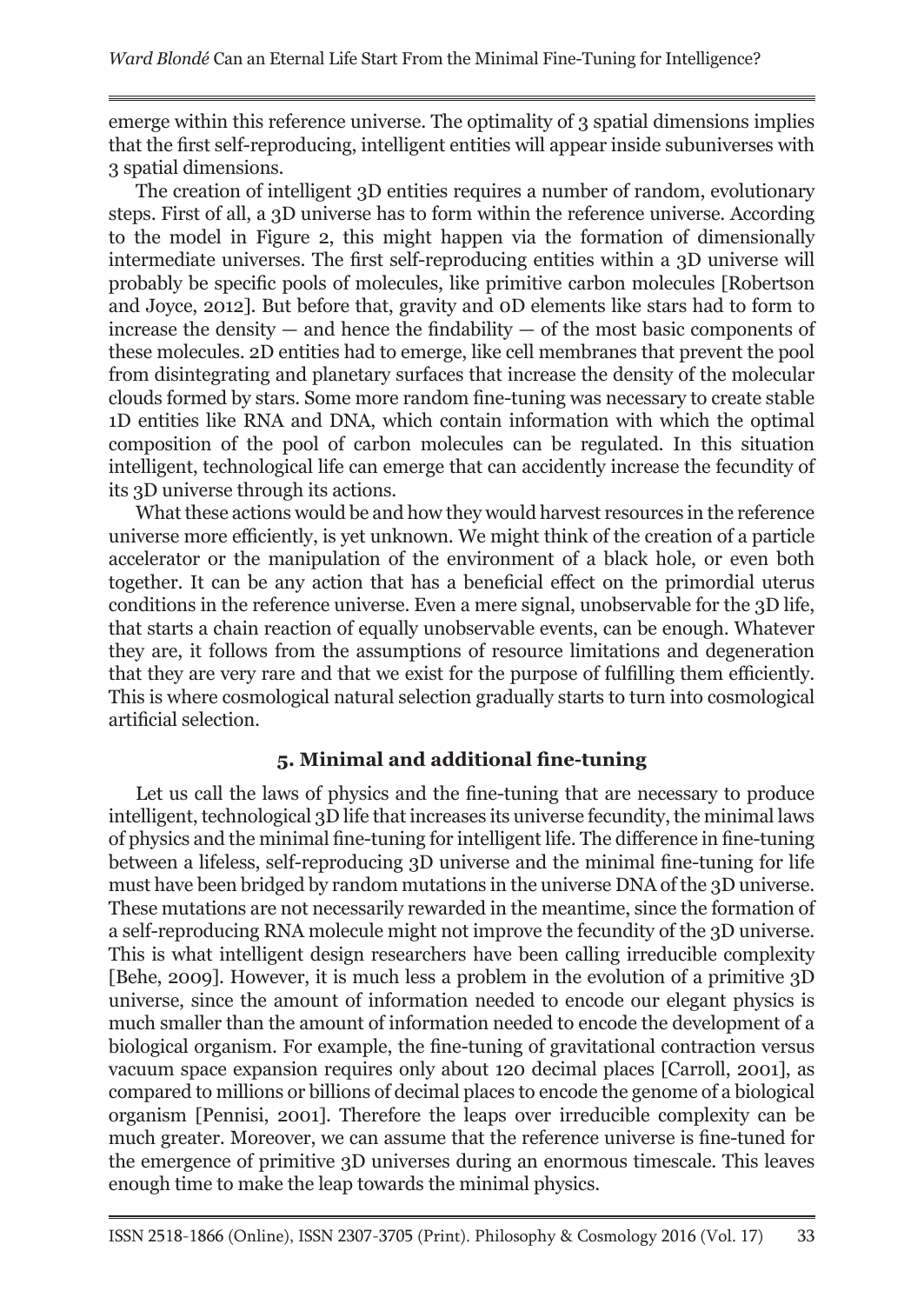The laws of physics and the fine-tuning that emerge after the establishment of the minimal 3D laws of physics will be called additional laws of physics and additional fine-tuning. Such additional laws can sustain intelligent 3D life and thereby create even more fecundity of the 3D universe. I will give three examples of additional finetuning:

– **Universe fertilization** can take place when early, bacterial life-forms travel between 3D universes via temporary or permanent wormholes [Flamm, 1916]. This can initiate a Darwinistic evolution when the bacteria arrive at a suitable planet [Raulin-Cerceau et al., 1998].

– **Travelling and communication between universes** involves the possibility of wormholes that are sufficiently controllable to enable intelligent beings to travel within or between 3D universes (see Figure 3). Such travels can establish a parent-child contact between universes, which can be very beneficial for the fecundity of the child universe.

– **Higher-dimensional life** has almost unlimited possibilities to sustain lower-dimensional life. 4D organisms can use the already existing 3D universes as a resource. Once they have become dependent on 3D complexity, they will increase the fecundity of 3D universes for their own benefit. They can graft on 3D organisms and incorporate them as organs of a 4D body. After that they can repair the 3D organisms, create backups and provide superintelligent guidance. On the planetary scale they can do geo-engineering, overcome irreducibly complex steps in a Darwinistic evolution, or even skip uninteresting parts of an evolution altogether.



**Figure 3**: A wormhole. Wormholes can connect distant places in the multiverse, including even different universes, originating from different big bangs.

It must be clear at this point that the existence of additional fine-tuning is not verified by any experimental evidence. The question arises how our apparently minimally fine-tuned 3D universe can ever compete with universes that have lots of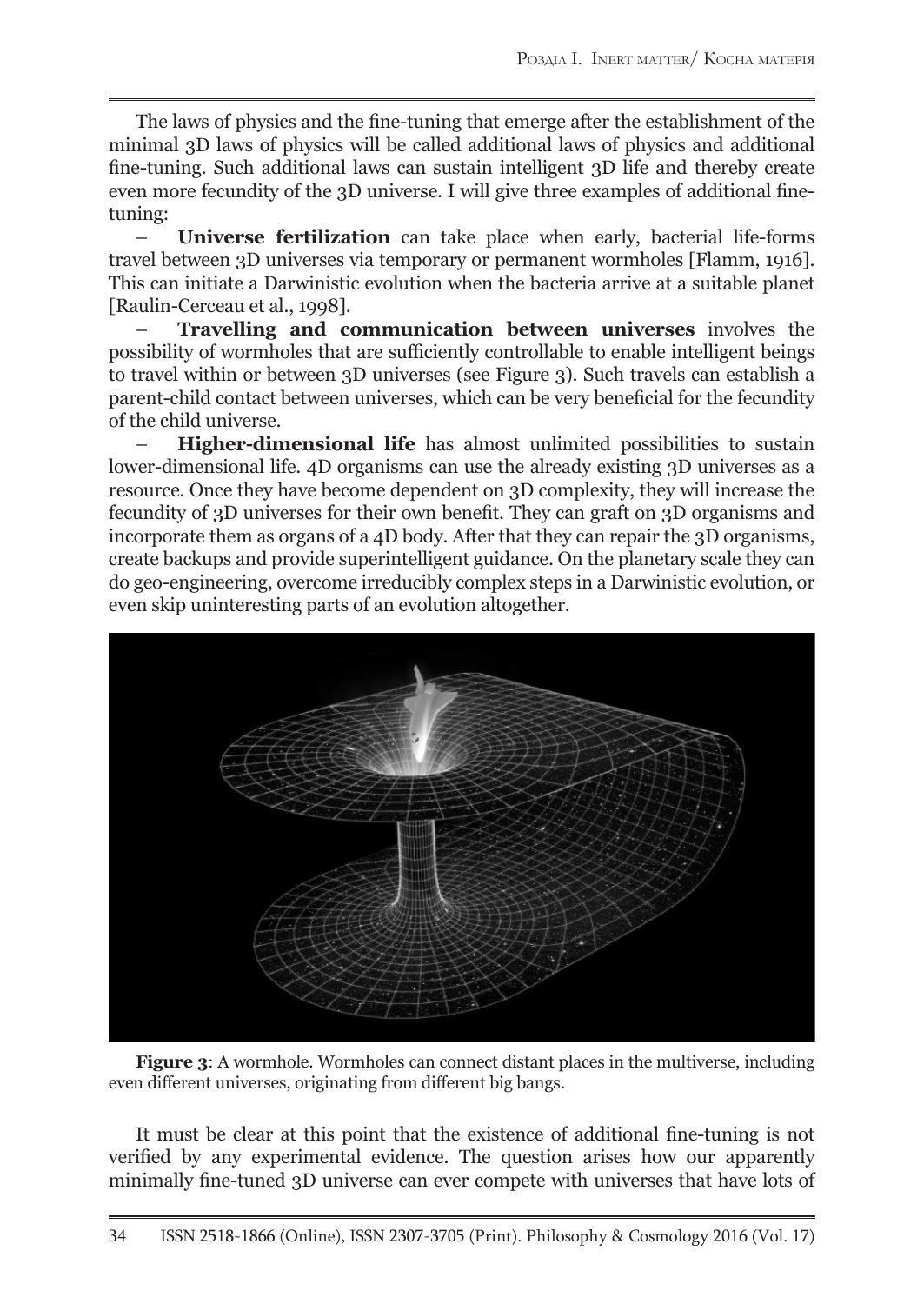additional fine-tuning? Is our universe evolutionarily early in all the infinitely many dimensionally larger universes of which we are a part? We should at least expect to observe interactions with higher-dimensional beings or alien parents who could explain us the true nature of the universe and who could help us to create a new big bang. Yet, we do not make such observations.

# **6. Hiding additional fine-tuning for science**

The declaration for the absence of observations of additional fine-tuning can be found in the concept of evolutionary conservation. Actually the whole evolution of science and religion of a 3D intelligent civilization might be evolutionarily conserved. If 3D organisms from an ancestral universe or 4D organisms would show their existence too early to us, the gradual progress of science would suddenly make a leap. This would prohibit a predictable reproduction of our big bang universe. Even though we, humans, have hands, brains and chirurgical tools, we do not start to raise our embryos before they have grown for nine months in a uterus according to an evolutionarily conserved plan. If universes are like biological organisms that reproduce with the help of intelligent life, then the same reasoning holds for the development of science in a civilization.

Let us, for the sake of this argument, consider a concrete example of evolutionary conservation in the intelligence-assisted reproduction of an early, minimally finetuned 3D big bang universe. A 3D big bang universe is early within its dimensionally larger 4D universe if no 4D life has evolved yet. It follows from the assumption about the fastest dimensionality that 4D complexity enters the scene much later than the development of the minimal fine-tuning in 3D subuniverses of the 4D universe. If this was not the case, then scientifically observable 4D phenomena that can materialize, delete, deviate or signal 3D particles, would certainly be evolutionarily conserved in the cellular machinery of most species on Earth.

Imagine that the theory of cosmological natural selection became a religious doctrine in the early 3D civilizations. The adherents of this religion believed it was the task of intelligent life to support the reproduction of their 3D universe as much as possible. The religion typically became successful and spread through the galaxy, thereby effectively increasing the fecundity of the early 3D universes. Without the presence of any higher-dimensional intelligence, this reproduction plan remained intact for many 3D universe generations.

Long after the development of the minimal fine-tuning for intelligent life within such early 3D subuniverses, the 4th dimension finally started to develop basic structures that could self-reproduce, like self-reproducing pools of 4D molecules and 4D bacteria. This was followed by a 4D Cambrian explosion of new life forms [Valentine et al., 1999]. Many, if not all of these will have been dependent on the 3D complexity that had already evolved, as a surface to graft upon. Only by grafting on 3D complexity, they could increase findability sufficiently to interact with each other. Similarly, we are dependent on the 2D surface of a planet to interact with other 3D entities.

In order not to disturb the religiously guided reproduction plan of the 3D universes on which they were dependent, the 4D life forms could not intervene in the 3D worlds. Whenever they did intervene, different religions developed, which either created less fecundity for the 3D subuniverse, or even too much fecundity. An unplanned excess of fecundity can be compared to a cancer that disrupts the superreligiously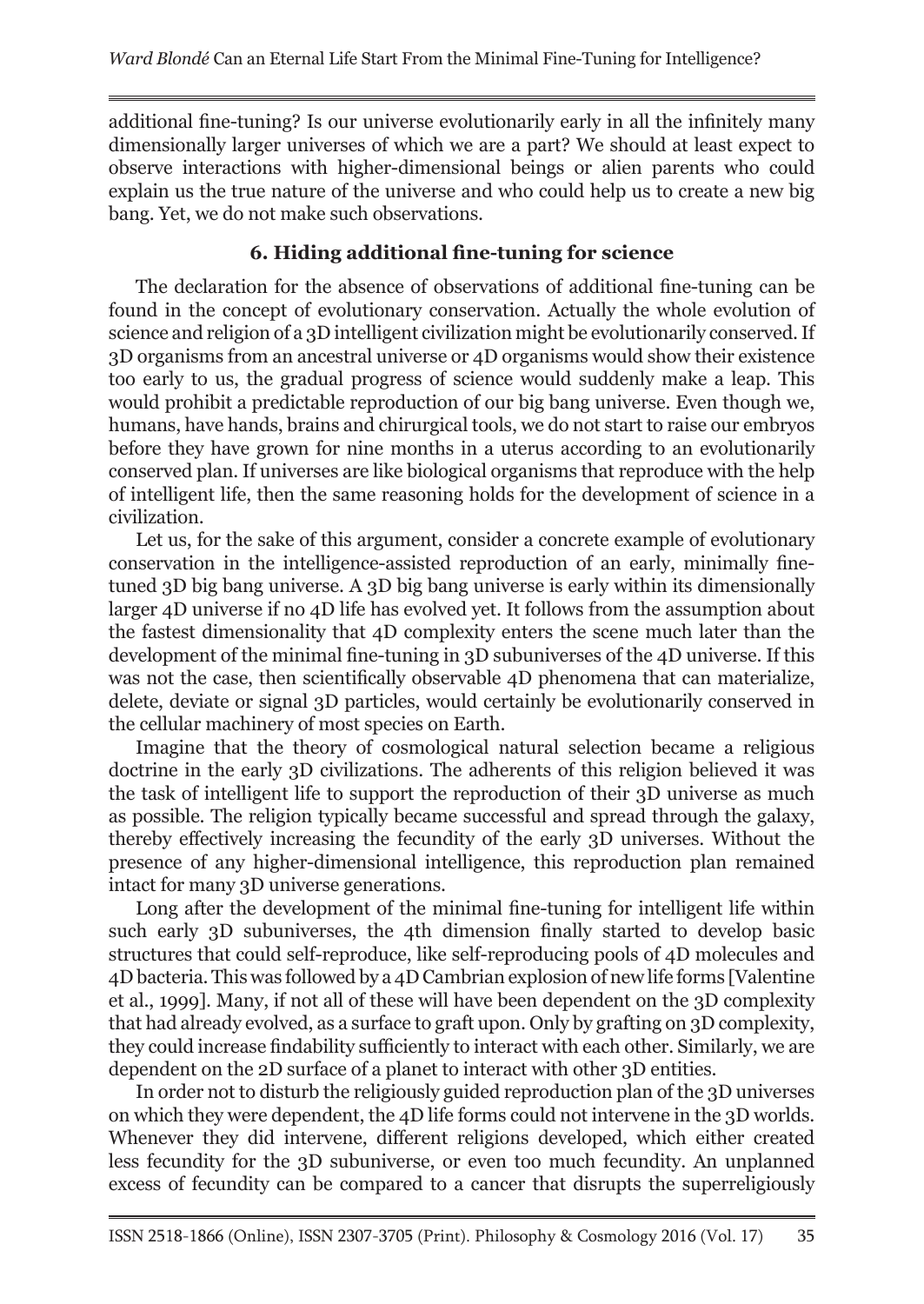engineered complexity within the 4D universe. Because 3D scientists have powerful methods to investigate the world, 4D life had to be very strict in its non-intervention. Simple 4D organisms could stick to not intervening at all. A more advanced way of not intervening is by becoming more intelligent than 3D scientists and outsmarting them with statistics. Instead of changing the development of religions by intervening openly, 4D life can at most guide their development secretly — below the radar of science — to increase their precision.

## **7. The development of an afterlife**

The 4D organisms that mastered the rules of non-intervention could grow to very large and complex life that remained entirely invisible for science in the 3D worlds. Some 4D life will have specialized in preferred 3D structures, organisms and eco-systems upon which they could graft. And this is where afterlives enter the scene, at least for animals in regions of the multiverse that are never visited by intelligent life. The 4D life could multiply itself by copying its preferred 3D graft organism many times on a suitable planet. In fact 4D organisms can create a continuously evolving 4D sculpture of a 3D body, thereby preserving each 3D organ in its most healthy state. From this sculpture they can take a 3D picture at any time. In this way, 4D life uses 3D subuniverses to multiply itself, without destroying the roots of the multiplication of these subuniverses, which is still dependent on an evolutionarily conserved development plan of intelligent 3D civilizations, their sciences and their religious beliefs.

Does this reasoning imply that intelligent beings are the only 3D organisms that are not granted an afterlife with the help of 4D organisms? In fact this is not the case. The only thing the 4D intelligence has to take care of, is that the afterlives of intelligent beings remain hidden, in particular for scientific observations. By adequately organizing intelligent 3D civilizations in space and time, the copied civilizations will not disturb the development plan of the original civilizations. In this way, the 4D universes create their own, highly complex order, which has to remain unobservable for those 3D beings that are responsible for the reproduction of their 3D subuniverse.

The discovery of a human afterlife within a 4D universe makes it even more plausible that the development of science and religion in our 3D civilization is evolutionarily conserved. Surely the complex order in the 4D universe, like the distribution of people over afterlife planets, is strongly affected by the beliefs, the technology and the democratic values of these people. Therefore the development plan of our civilization simply cannot be changed anymore. We must conclude that the multiverse keeps its secrets and its conserved plans to warrant its own finely balanced reproduction. The discontinuous nature of the number of spatial dimensions has resulted in a permanent gap between the observation of the minimally fine-tuned physics and that of the physics that enable an afterlife.

#### **8. Recapitulation**

The idea that everything exists seems to run counter to the fact that we observe the minimal fine-tuning. Would we not rather be born in a universe with several millions of spatial dimension, as an organism with an enormous brain, with billions of sensory organs, and which looks down on all the slowly growing organisms with a lower complexity? Or either as the 3D child of a 3D parent on one of many afterlife planets? At least, within any high-dimensional universe that contains an uninformed,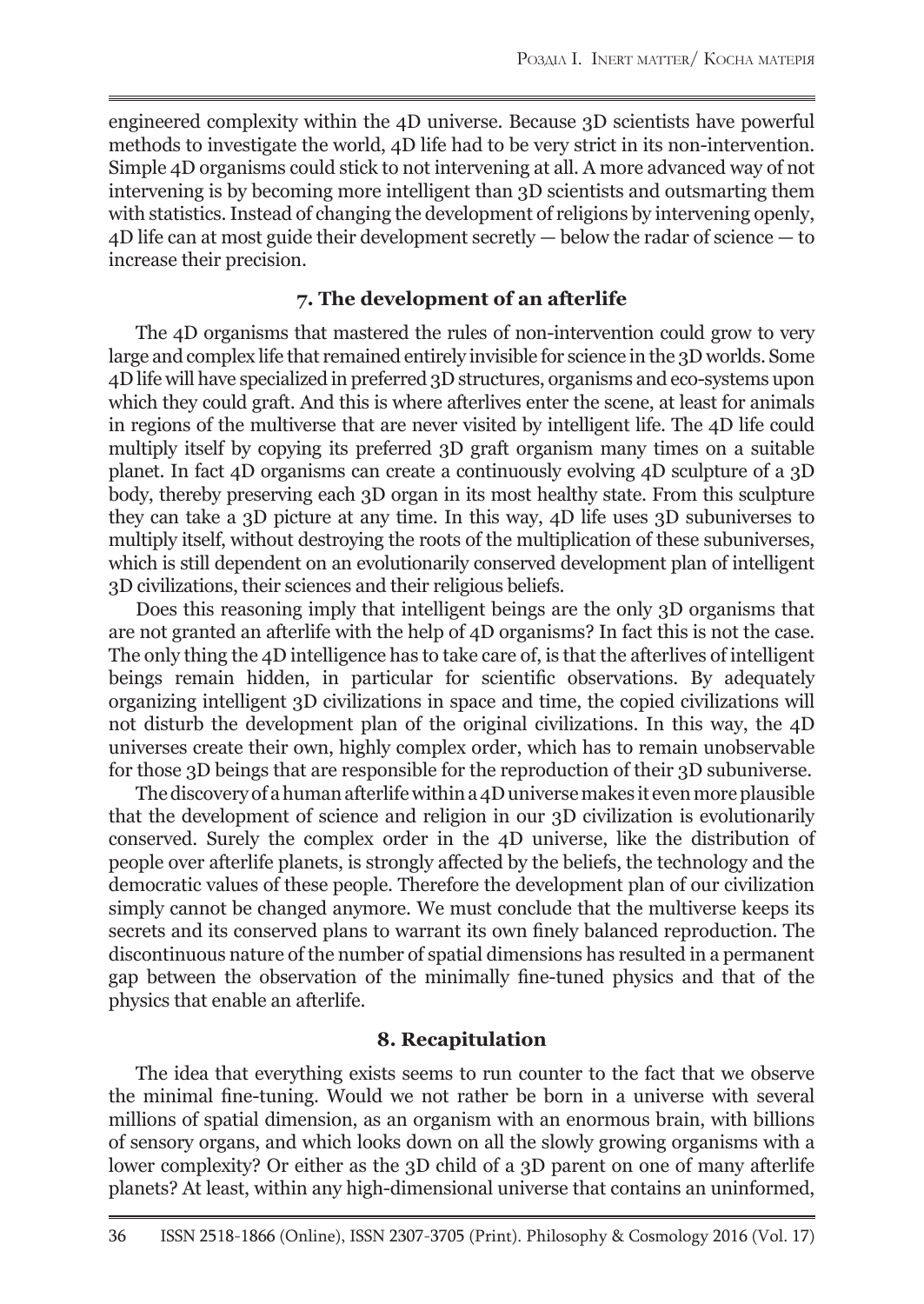evolutionarily conserved civilization like ours, we must be entirely outnumbered by the many afterlife planets. Can it statistically be declared that we would grow up in a core civilization that has the task to reproduce our big bang universe — including a vast number of associated afterlife universes? If the presented theory is carefully compared to biology, it turns out that we must be in a sort of egg-cell within an egg-cell, and so on for infinitely many layers. This seems to be a very improbable position.

Here we must think again at the properties of infinite multiplicities. Your consciousness exists infinitely many times more often than that of all the other people in the maximal multiverse together. This means that for every universe that is full of conscious people, there are infinitely many more in which your consciousness is the only one. Your chosenness is an artificial selection that must have everything to do with the capacity of our civilization to play a central role in the further reproduction of universes in the multiverse. It indicates that the rules for selecting the ideal life, fit for the most augmented reproduction, have been evolutionarily conserved, even before more complex beings in the multiverse got the chance to select themselves. A similar effect declares why holy books and prophets originate from a certain period in the evolution of mankind: as the books and the prophets were more and more glorified, later books and people were not up to the comparison with them any longer.

Another way to look at this statistical paradox is to realize that it is logically impossible to be born as an omniscient being. It takes time to grow and learn. Since uncertain probabilities are not compatible with the maximal multiverse hypothesis, a unique anchor-point is required from where the consciousness with the highest multiplicity must start to learn. This anchor-point is evolutionarily conserved and has therefore gradually grown towards an infinitely special position within the whole multiverse. For this reason, we started developing in a rigorously maintained image of a minimal physics, at the turning point from natural to artificial selection and poorly informed about life, the universe and everything.

We can conclude that our observation of the minimal fine-tuning for intelligence is certainly not contradictory to an eternal life.

# & **References**

- Bada, Jeffrey L. "How life began on Earth: a status report". Earth and Planetary Science Letters 226(1), 2004. 1–15.
- Behe, Michael J. "Irreducible complexity: Obstacle to Darwinian evolution". Philosophy of Biology: An Anthology 32, 2009. 427.
- Blondé, Ward. "An Evolutionary Argument for a Self-Explanatory, Benevolent Metaphysics". Symposion 2(2), 2015. 143–166
- Bostrom, Nick. "Are we living in a computer simulation?" The Philosophical Quarterly 53(211), 2003. 243–255.
- Bradley, Darren. "Multiple universes and observation selection effects". American Philosophical Quarterly, 2009. 61–72.
- Carroll, Sean M. "The cosmological constant". Living Reviews in Relativity 4(1), 41. 2001.
- Crane, Louis. "Possible implications of the quantum theory of gravity: An introduction to the meduso-anthropic principle". Foundations of Science 15(4), 2010. 369– 373.